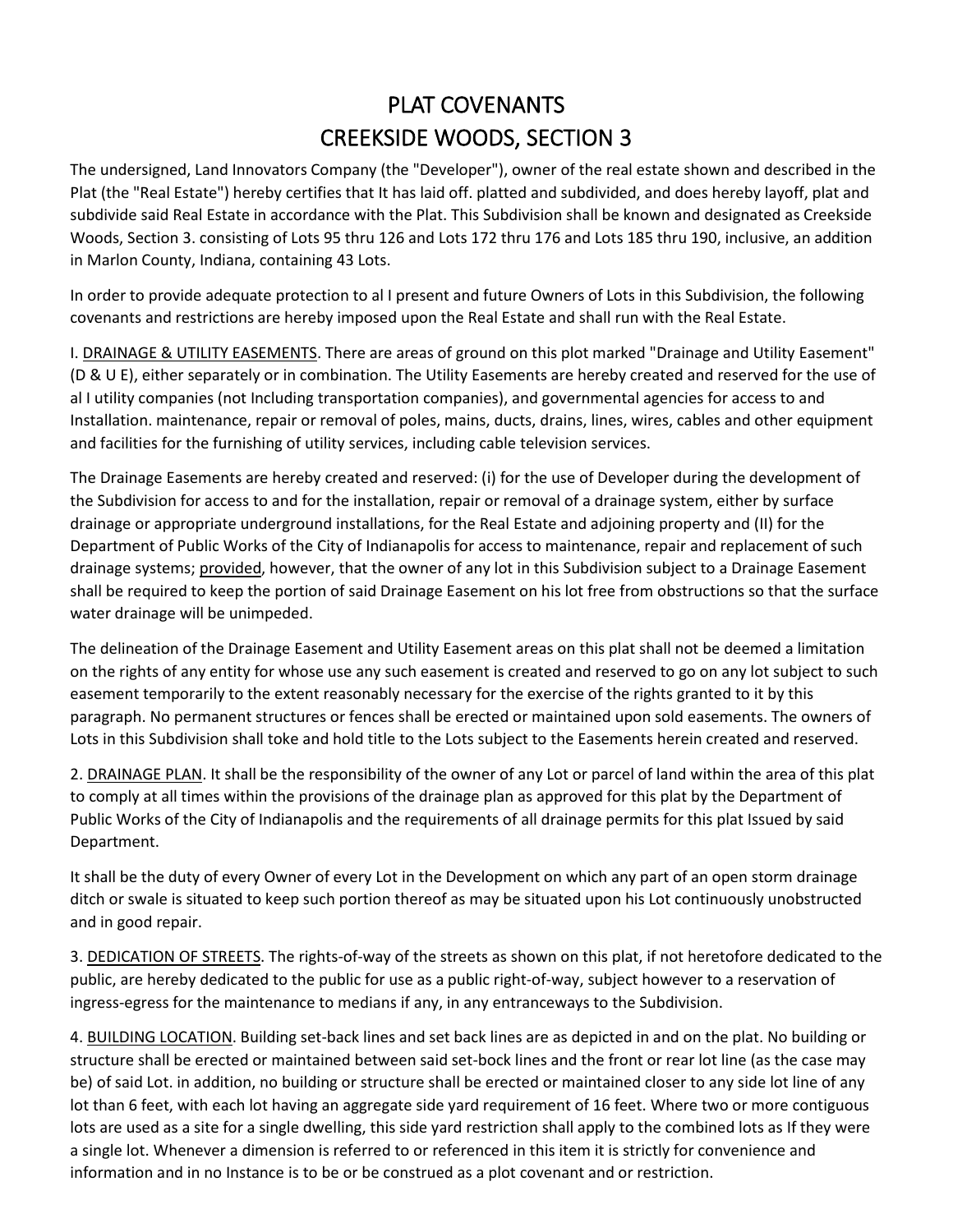5. MINIMUM LIVING AREA. No residence constructed on a lot herein shall have less than 1200 feet of finished and livable floor area in aggregate for a one story residence or less than 800 feet in the aggregate for a multifloor residence, exclusive of open porches and garages. A minimum square foot of 1200 square feet for the ground level shall be required for a multi-floor residence so as to conform to the Dwelling District Ordinance of Marron County.

6. TWO CAR GARAGES. AI I residences are required to have a garage which will accommodate two (2) automobiles.

7. HARD SURFACE DRIVEWAY. Each driveway in this Subdivision shall be of concrete or asphalt material with no additional parking permitted on Lot other than the existing driveway.

8. TEMPORARY RESIDENCES PROHIBITED / LIMITATION ON VEHICLES. No trailer, shack, tent, boat, basement, garage or other outbuilding may be used at any time as a residence, temporary or permanent; nor may any structure of a temporary character be used as a residence, except that used by a builder during the construction of a residential building on the property, which temporary construction structures shall be promptly removed upon completion of construction of the building.

No inoperative or unlicensed vehicle shall be parked on or repaired on any lot or on the driveway thereof. No camper, trailer, mobile home, boat, truck or school bus may be parked in the Development unless such vehicle is kept in the garage, except for personal automobiles, vans and pick-up trucks.

9. RESIDENTIAL USE ONLY. AII Lots in this Subdivision shall be used solely for residential purposes except for residences used as model homes during the sale and development of this Subdivision. No business buildings shall be erected on said Lots, and no business may be conducted on any part thereof, other than the home occupations permitted in the Dwelling Districts Zoning Ordinance of Marlon County, Indiana. No residence shall be erected, altered, placed or permitted to remain on any Lot herein, other than one detached single-family residence not to exceed two and one-half stories in height and permanently attached residential accessory building. Any attached garage, tool shed. storage building or any other attached building erected or used as an accessory to a residence shall be of a permanent type of construction and shall conform to the general architecture and appearance of such· residence. Detached garages, tool sheds or storage buildings may not be erected on any Lot.

10. LIMITATIONS RE: TRASH. No Lot shall be used or maintained as a dumping ground for rubbish, trash or garbage. Other waste must be kept in sanitary containers. All incinerators or other equipment for thee storage or disposal of such materials shall be kept in a clean and sanitary condition.

11. ARCHITECTURAL DESIGN AND ENVIRONMENTAL CONTROL. No improvement, alterations, repairs, excavation, changes in grade or other work which in any way alters the exterior of any Lot or the improvement located thereon are reviewed and regulated by The Architectural Review Board whose purposes, composition and procedures are set out in a Declaration of Covenants and Restrictions recorded in the Marion County Recorder's Office as Instrument  $N^0$  89-86320 all terms and conditions of which are incorporated herein by reference.

12. FENCE LIMITATION. No fence, wall, hedge or shrub planting which obstructs sight lines at elevations between two (2) and six (6) feet above the street, shall be placed or permitted to remain on any corner Lot within the triangular area formed by the street property lines and a line connecting points twenty-five (25) feet from the intersection of said street lines, or in the case of a rounded property corner, from the Intersect Ion of the street lines extended. The same sight line limitations shall apply to any Lot within ten (10) feet from the intersection of a street line with the edge of a driveway pavement. No tree shall be permitted to remain within such distances of such intersections unless the foliage line is maintained at sufficient height to prevent obstruction of the sight line.

13. SIGN LIMITATIONS. No sign of any kind shall be displayed to the public view on any Lot, without the specific approval of the Board, except that one sign of not more than six (6) square feet may be displayed at any time for the purpose of advertising the property for sale or rent, except Developer and Builders may use larger signs but only during the sale and development of this Subdivision.

14. PERMITTED ANIMALS / NUISANCES. No animals. livestock or poultry of any kind shall be raised, bred or kept on any Lot. except that dogs. cots or other household pets may be kept, provided they are not kept, bred or maintained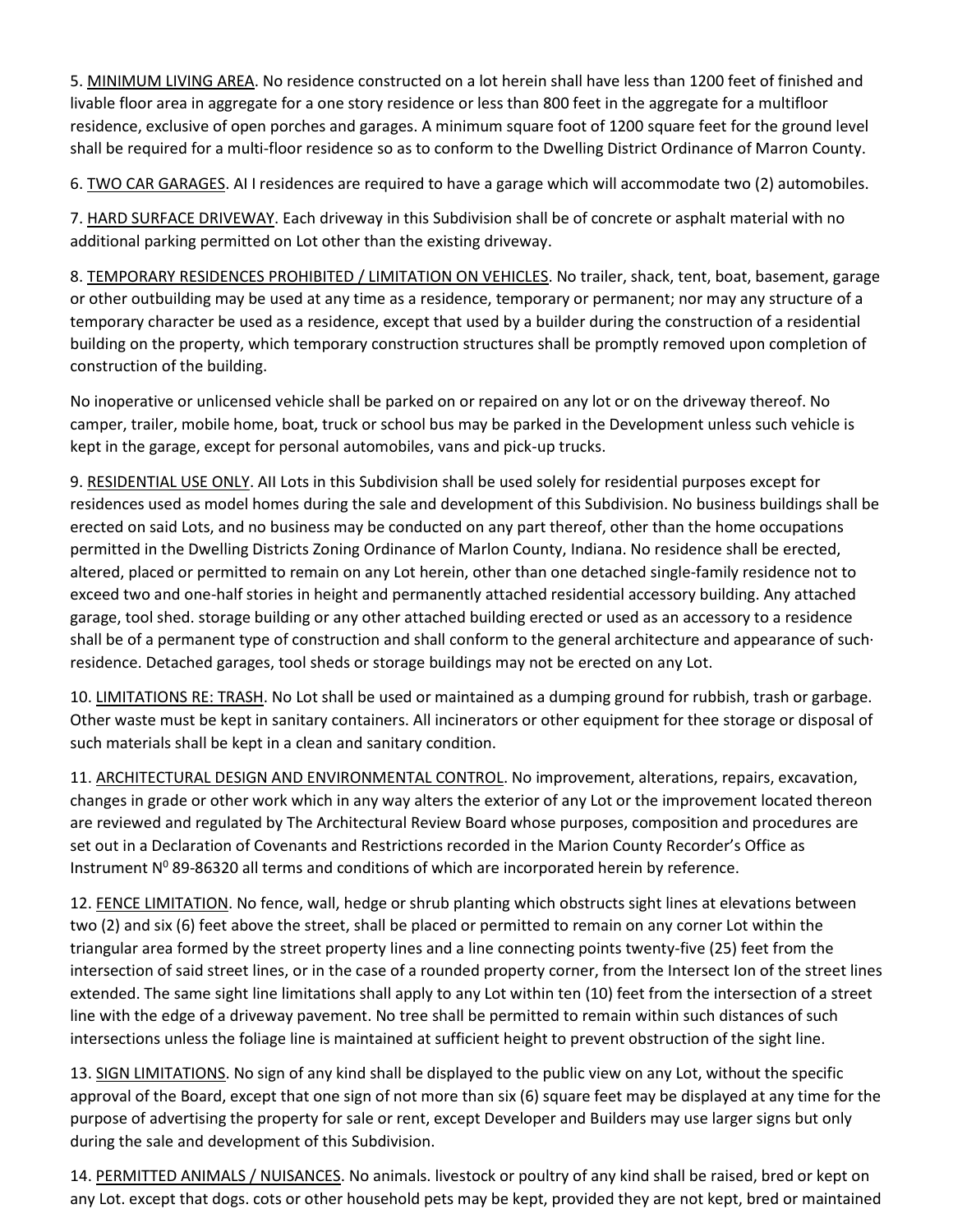for any commercial purposes. Any animal so kept shall not be permitted to roam at large within the Subdivision, and shall be confined to the owner's premises.

No noxious or offensive trade shall be permitted on any Lot or elsewhere within this Subdivision nor shall anything be done which may become a nuisance or annoyance to the neighborhood. No refuse will be maintained on any lot. Garbage and trash shall be kept in approved containers which are not visible from the street, except on collection day.

15. ENTRANCEWAYS - PRO RATA MAINTENANCE OBLIGATION. The areas designated on the plat at the entranceways to the entire subdivision known as Creekside Woods I as landscaped easements or landscape and utility easements shall be maintained as respects the landscape and entrance wall by the title owner of the lot upon which same exists, provided however, if the property owners within all of the section of the subdivision create a home owners organization to which at least thirty percent (30%) of the lot owners in the subdivision belong then, and in that even, the maintenance responsibility herein mentioned shall instead be that of the homeowners organization. Whoever has the maintenance responsibility herein detailed shall have the right to contribution to the extent of money so expended from each lot owner on an equal prorateable basis for all lots in all of the section of this subdivision.

Each lot owner's obligation shall mature thirty (30) days after date of receipt of notice of his obligation and shall draw interest at twelve percent (12%) after the obligation matures with reasonable attorney fees if such services are required to secure payment.

16. RETENTION LAKE(S) - USE AND MAINTENANCE OBLIGATION. There are one or more separate bodies of water within this or other Sections of the Creekside Woods Subdivision which serve as retention or drainage areas and outlets for surface water which are designated on plats presently recorded or to be recorded as "Retention Lake" (hereinafter called "Lake"). One such "Lake" also serves as a retention or drainage area and outlet for surface water from several sections, presently platted or to be platted, of a Subdivision to be known as Grassy Creek with lots of said Grassy Creek and lots of Creekside Woods abutting this described "Lake" (hereinafter referred to as "Common Lake").

All Lot owners who abut a given "Lake", Including the "Common Lake", by accepting a Deed to sold Lot assume the responsibility of maintaining said "Lake" on an equal pro rata bas is based on the total number of Lots that abut the Lake unless stated otherwise herein. This maintenance obligation shall commence when a given Lake is accepted and/or approved by the Department of Public Works of Marlon County and with the termination of the 3 year maintenance bond as called for under the Marlon County Subdivision Ordinance. Said Lot owners shall have the right to use the Lake they abut for fishing so long as it is done solely from the Lot owner's land bank. None of the owners herein described, relative to the Lake applicable to them, shall have the right to use such Lake for any other purpose including, but not limited, wading, boating swimming or fishing from within the "Lake".

In the event a Homeowner's organization is created for the Creekside Woods Subdivision which mandates membership therein such organization shall solely determine the timing and nature of the maintenance obligation of the Lot owners around "Common Lake". The allocations of cost for such obligation shall be on an equal pro rata basis to the Lot owners who abut and surround the "Common Lake" with the exception that the aggregate of such cost assigned to the Lot owners whose Lots in Grassy Creek surround "Common Lake" shall become a common expense of such Homeowner's organization and therefore a financial obligation of such organization. The rights to use of "Common Lake" shall not inure to such organization or its members (other than those who abut "Common Lake") as a result of this provision.

17. LIMITATION ON TIME TO BUILD. Any party other than the Developer who secures title to a Lot in this Subdivision agrees to complete construction of any residence on or before one (1) year from the date construction commences on sold Lot. Failure to honor this condition/restriction shall establish an Option to Purchase said Lot and Improvements thereon for cash at an appraised price as hereinafter detailed exercisable by written notice from the Developer to the owners of sold Lot within sixty (60) days of the expiration of the aforesaid one (1) year period.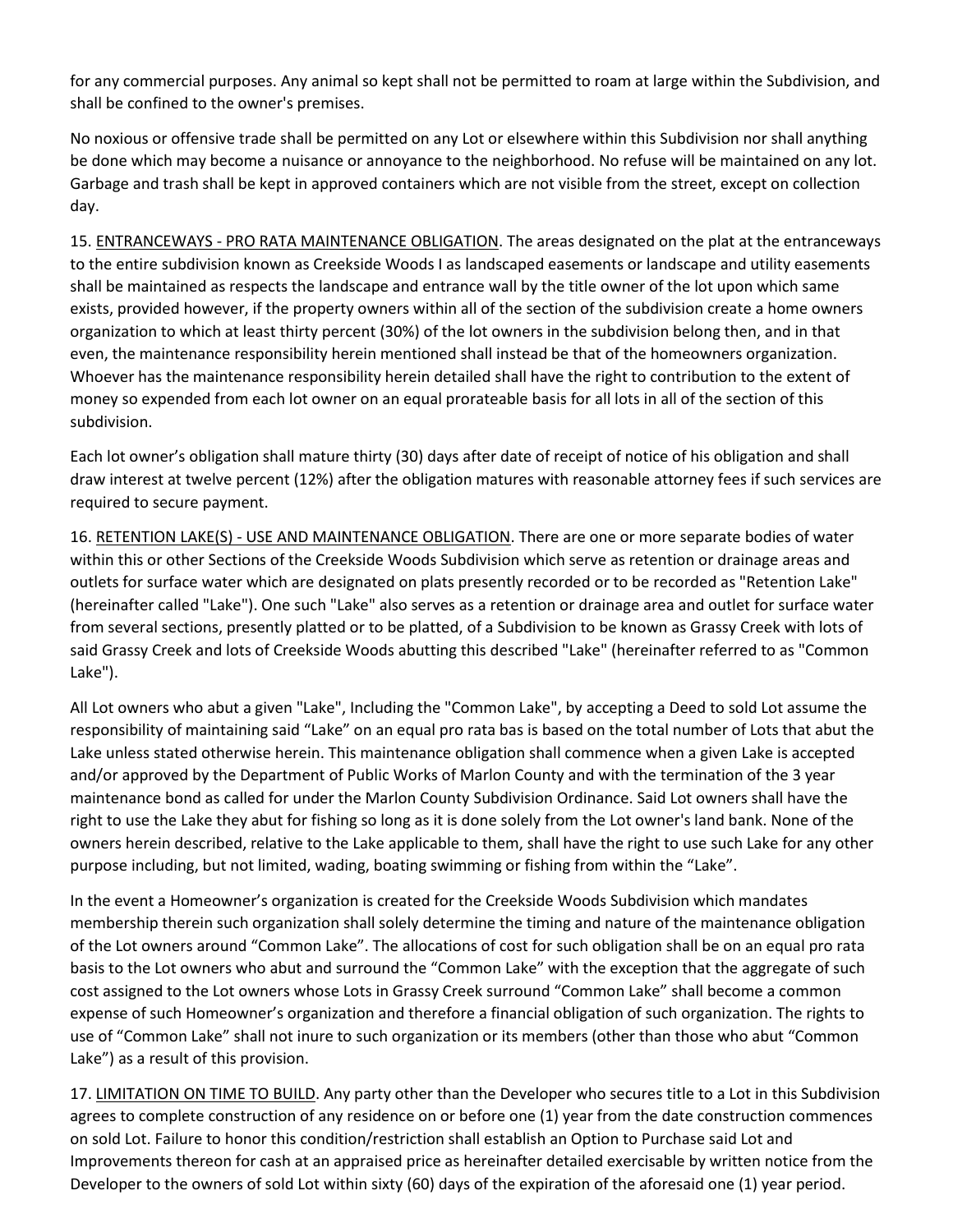The appraised price shall be agreed upon within ten (10) days of the Lot owner's receipt of the above written notice and if that is not possible the Lot owner and the Developer agree to submit the question of appraised value to appraisement and be bound by same as follows:

- (a) Each party shall select an appraiser and the two appraisers shall select a third. and this third appraiser shall proceed to determine the value of the lot and improvements. Both parties agree to name their respective appraiser within fifteen (15) days of the date of the aforesaid written notice.
- (b) The appraisement shall be made within twenty-five (25) days of the date of the aforesaid written notice and the appraiser shall make his report in writing and furnish a copy thereof to each of the parties within five (5) days thereafter.
- (c) Each party shall pay one-half (1/2) of the cast of this appraiser and shall be conclusively bound by the appraisers' determination.

18. FUEL STORAGE TANKS LIMITATIONS all fuel storage tanks on any lot must be buried below ground.

19. ANTENNA LIMITATIONS / SATELLITE DISHES PROHIBITED. All Exposed antennas shall require approval by the Architectural Control Committee. Height shall not excel five (5) feet above roof peak. No visible satellite receiver dishes or apparatus shall be allowed on any lot.

20. ABOVE GROUND POOLS PROHIBITED. Only in-ground pools will be permitted.

21. DURATION OF COVENANTS. These covenants and restrictions shall run with the land and shall be binding upon all persons or entities from time to time having any right, title or interest in the Real Estate, or any part thereof, and on all persons or entities claiming under them, until twenty (20) years after the date of recording hereof, in the last fifteen (15) years thereof seventy percent (70%) of the lot owners may amend these covenants in whole or in part. After said twenty (20) years said covenants and restrictions shall be automatically extended for successive periods of ten (10) years each, unless prior to the commencement of any such extension period, by a vote of a majority of the then owners of the lots in the Subdivision it is agreed that said covenants and restrictions shall terminate in whole or in part; provided, however, that no termination of said covenants and restrictions shall affect any easement hereby created and reserved unless all person entitled to the beneficial use of such easement shall consent thereto. Any such amendment or termination shall be evidenced by a written instrument, signed and acknowledge by the lot owner or owners concurring therein, which instrument shall set forth facts sufficient to indicate compliance with this paragraph and shall be recorded in the office of the Recorder of Marion County, Indiana.

22. ENFORCEMENT. Violation or threatened violation of these covenants and restrictions shall be grounds for an action by Developer, any person or entity having any right, title or Interest in the Real Estate (or any part thereof), or any person or entity having any right, title or interest in a Lot in the Subdivision and all persons or entities claiming under them, against the person or entity violating or threatening to violate any such covenants or restrictions. Available relief in any such action shall include recovery of damages or other sums due for such violation, Injunctive relief against any such violation or threatened violation, declaratory relief, and the recovery of costs and attorneys' fees incurred by any party successfully enforcing these covenants and restrictions; provided, however, that the Developer shall not be liable for damages of any kind to any person for failing to enforce or carry out such covenants or restrictions.

23. SEVERABILITY. Every one of the Restrictions is hereby declared to be Independent of. and severable from, the rest of the Restrictions and of and from every other one of the Restrictions, and of and from every combination of the Restrictions.

24. METROPOLITAN DEVELOPMENT COMMISSION. The Metropolitan Development Commission, its successors and assigns, shall have no right, power or authority to enforce any covenants, commitments, restrictions or other limitations contained in this plat other than those covenants, commitments, restrictions or limitations that expressly run in favor of the Metropolitan Development Commission; provided further, that nothing herein shall be construed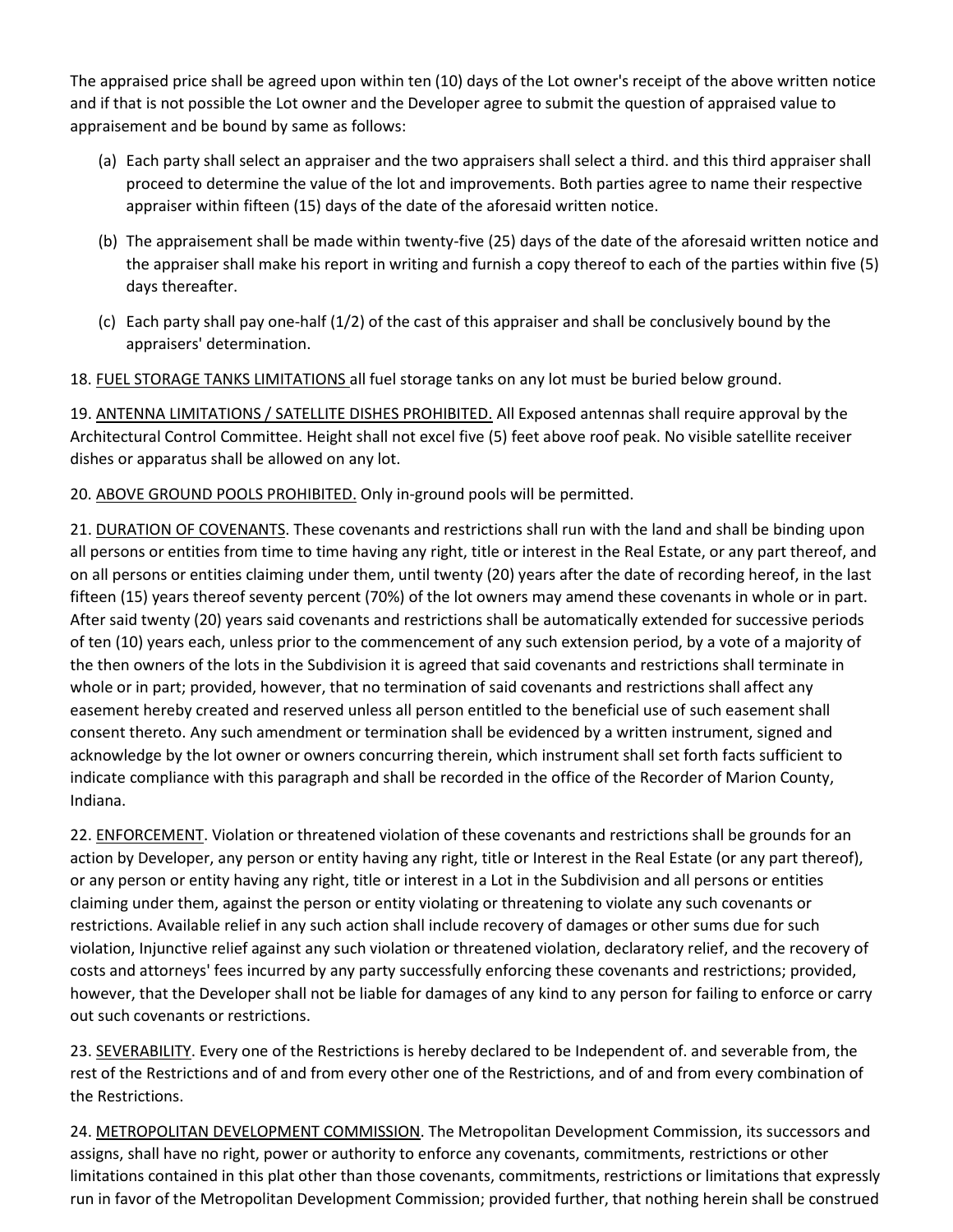to prevent the Metropolitan Development Commission from enforcing any provisions of the Subdivision control ordinance, 58-AO-3, as amended, or any conditions attached to approval of this plat by the Plat Committee.